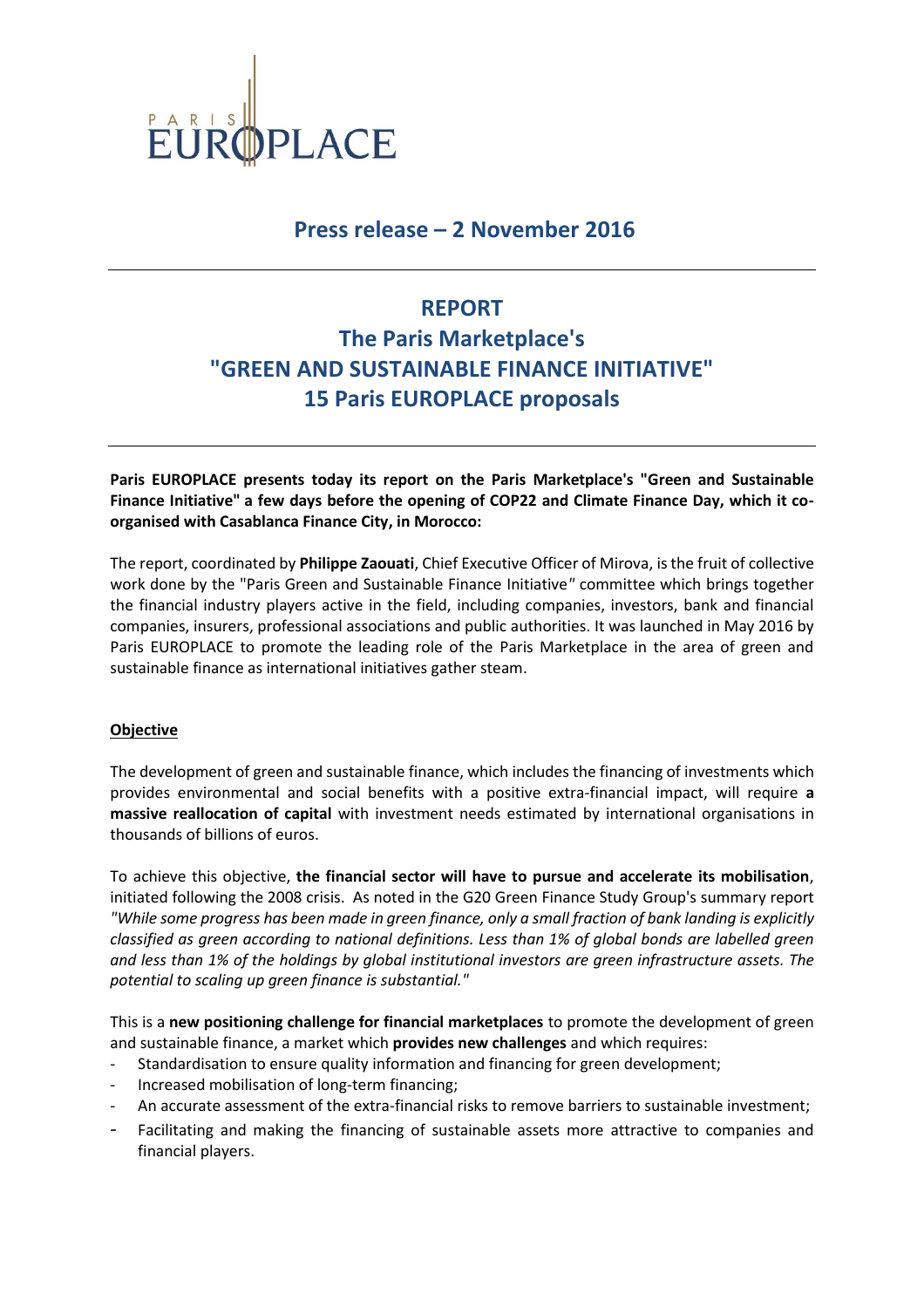## **The Paris Marketplace in the front lines**

Given this new context, the Paris Financial Marketplace provides real assets thanks to its ability to capitalise on its advanced expertise, recognised internationally and highlighted again at COP21.

## **A robust and mature ecosystem favourable to the emergence of green and sustainable finance:**

- Major involvement by French players in the creation of the green bond market
- Mobilisation of institutional investors who hold nearly 90% of responsible investment market assets
- Solid expertise in the assessment of challenges and carbon and environmental accounting
- Areas of French excellence favourable to the development of green and sustainable finance*:*  project financing, private equity, data crunching, etc.
- Extensive sustainable development research.

## **Use the Paris Marketplace ecosystem to the fullest, i.e.:**

- Strengthen the supply and demand for green and sustainable investments
- Promote the forward-looking provisions of French regulations
- Increase the Marketplace resources dedicated to green and sustainable finance
- Develop a collaborative culture
- Share the expertise and wealth of the French ecosystem.

## **15 recommendations**

## **I - Promote the quality of products and expertise Strengthen expertise and the offering:**

- 1/ Launch a call for projects to create a global index for the classification of financial marketplaces based on green finance criteria
- 2/ Set up a permanent working group dedicated to research and innovation
- 3/ Position green and sustainable finance as a priority area for the FINANCE INNOVATION cluster

## **Capitalise on existing expertise:**

- 4/ Create a "Carbon Disclosure Initiative*"* to capitalise on Article 173
- 5/ Initiate a study on the development of new financing systems for green infrastructure
- 6/ Launch a study of innovative products

## **II - Strengthen public-private synergies**

- 7/ Set up a permanent working group to define standards and best practices
- 8/ Develop recommendations for the public authorities to lift barriers
- 9/ Implement an ongoing dialogue with the public powers

# **III - Accelerate the spread of European and international influence**

## **Ensure visibility:**

- 10/ Create a dedicated brand backed by a strategy and communication tools. A Climate Finance Day held under the brand in partnership with the financial marketplace of the country in which the COP will be held could be a first step in brand deployment.
- 11/ Organise Paris Green and Sustainable Finance Initiative representation at European and international bodies

## **Provide the Paris Marketplace with the resources needed to act:**

- 12/ Institute an annual Paris Green and Sustainable Finance Initiative committee chair
- 13/ Expand participation to new members, notably to more companies and to representatives of the financial sector not yet present, civil society, international organisations and research organisations